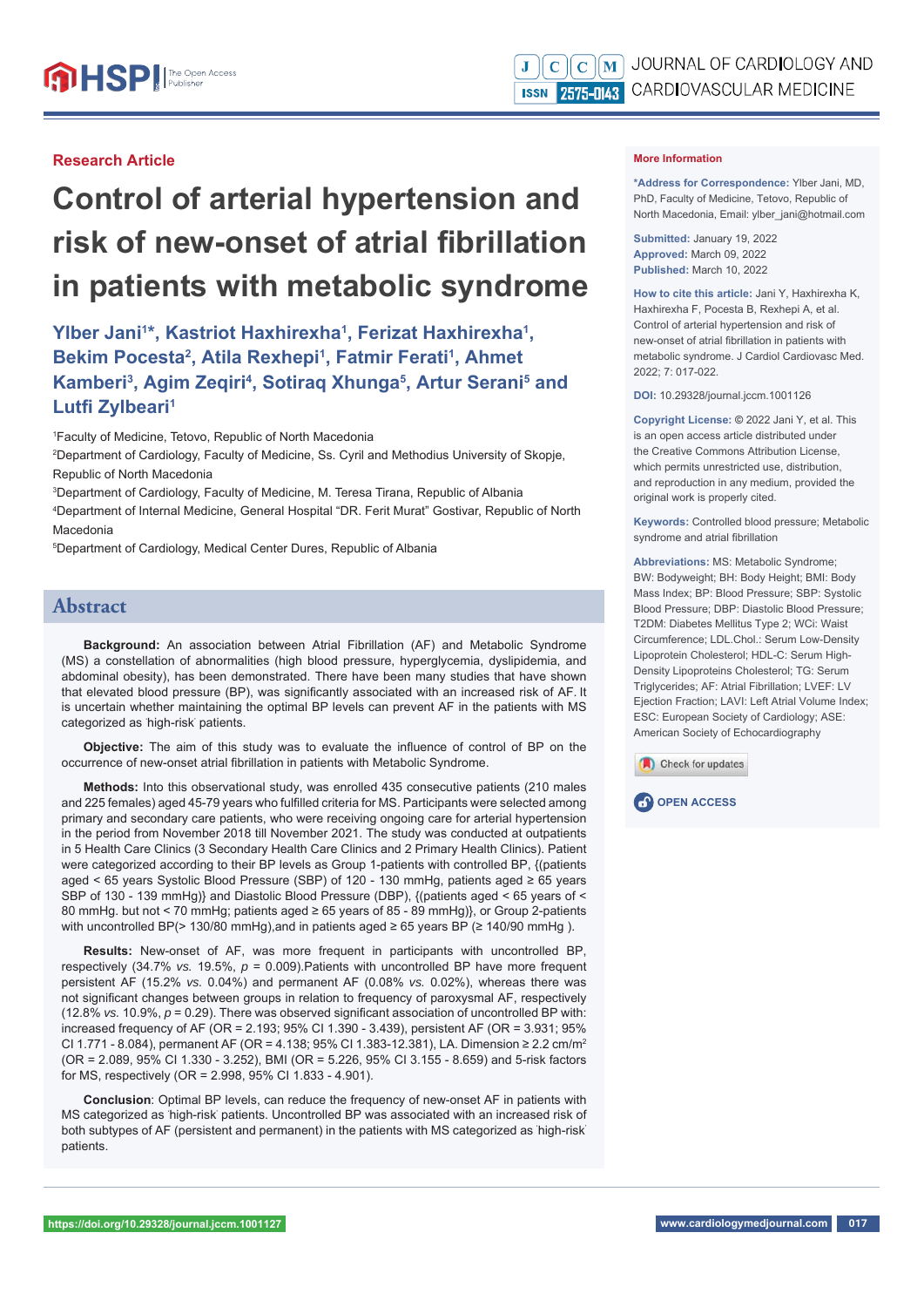

# **Background**

Atrial fibrillation (AF), the most common arrhythmia, is a medical problem of increasing prevalence often associated with multiple comorbidities and adverse outcomes [1]. An association between AF and Metabolic Syndrome (MS) a constellation of abnormalities (high blood pressure, hyperglycemia, dyslipidemia, and abdominal obesity), has been demonstrated [2-4]. AF appears to be more closely related to a specific component of MS compared with others [5]. There have been many studies that have shown that elevated BP was significantly associated with an increased risk of AF [6]. According to new findings [7], strong evidence of a causal relationship between blood pressure (BP) and AF has been found. High BP can directly lead to AF, establishing that elevated BP causes AF, provides further impetus for public health strategies aimed at improving BP control [7]. It is not clear whether the risk of AF increases linearly with BP or whether there is a BP threshold above which the risk of this condition definitely increases [8], also it is uncertain whether maintaining the optimal BP levels can prevent AF in the patients with MS [9,10] categorized as ' high-risk' patients. We sought to test the hypothesis that: optimal BP levels can reduce the frequency of new-onset AF in the patients with MS categorized as ' high-risk' patients.

### **Objective**

The aim of this study was to evaluate the influence of control of blood pressure on the occurrence of new-onset atrial fibrillation in patients with Metabolic Syndrome.

## **Material and methods**

Into this observational study, was enrolled 435 consecutive patients (210 males and 225 females) aged 45-79 years who fulfilled the criteria for MS [11]. Participants were selected among primary and secondary care patients, who were receiving ongoing care for arterial hypertension in the period from November 2018 till November 2021. The study was conducted at outpatients in 5 Health Care Clinics (3 Secondary Health Care Clinics and 2 Primary Health Clinics).

Subjects with: AF and other cardiac arrhythmias at baseline, secondary hypertension, those on hemodialysis, congenital and acquired valvular heart disease, left/right bundle branch block, pre-excitation syndrome, patients with a pacemaker, patients treated with drugs that prolong QTinterval, were excluded.

 All the patients underwent medical history, clinical and anthropometric evaluation, the survey obtained data on age, gender, and calculated body mass index (BMI) as weight (kg) divided by the square of the height  $(m<sup>2</sup>)$ . Weight was measured with weight balance scales and height with a stadiometer. Waist circumference (WCi) was reported in cm. All participants in the study were subjected to a resting external electrocardiogram (ECG with Lab. version 3.0).

Routine laboratory tests from blood samples the value of glycemia, creatinine, electrolyte (Na<sup>+</sup>, K<sup>+</sup>, Ca<sup>+</sup>), lipid status: total cholesterol (TC), LDL-cholesterol, HDL-cholesterol, Triglycerides (TG), in the morning post 12-hour fasting period were determined.

Metabolic Syndrome, was defined according to the harmonized definition of the International Diabetes Federation and other organizations [12]. On the basis of the baseline examination, the metabolic syndrome was diagnosed when at least 3 of the following criteria were met.

- (1) Central adiposity {Waist circumference (WC)} > 102 cm in men and > 88 cm in women);
- (2) Serum HDL-C < 50 mg/dL in women or < 40 mg/dL in men;
- (3) Serum triglyceride levels > 150 mg/dL;
- (4) Arterial hypertension or use of antihypertensive drugs;
- (5) The presence of diabetes mellitus (DM) or use of antidiabetic drugs [13].

Office BP measurements, Measuring of blood pressure according to standard protocol [14]. Clinic systolic (SBP) and diastolic (DBP), were recorded by a physician using a mercury sphygmomanometer and appropriate-sized cuffs. The BP was determined with the individual sitting for at least 5 min. The individuals had not smoked or taken any coffee, tea, or alcohol for at least 3 h, nor had they undertaken any physical exercise for half an hour before the BP measurements were taken. Measurements were performed in triplicate, 2 min apart, and the mean value was used as the BP for the visit. The mean SBP and mean (DBP) recorded during the study period were calculated. According to guidelines of ESC/ESH [14], SBP was target to (120 - 130 mmHg) and in older patients (aged ≥ 65 years aged) to target 130 – 139 mmHg), to target the DBP (< 80 mm Hg. but not < 70 mmHg).

Patients were categorized according to their BP levels as Group 1-patients with controlled BP (SBP of 120 - 130 mmHg, patients aged ≥ 65 years SBP of 130 - 139 mmHg and DBP of < 80 mmHg. but not < 70 mmHg; aged ≥ 65 years of 85 – 89 mmHg), or Group 2-patients with uncontrolled BP (>130/80 mmHg).and in patients aged  $\geq 65$  years BP ( $\geq 140/90$  mmHg).

### **Echocardiography**

Left atrial (LA) and left ventricular (LV) measurements and calculation of LV mass were made according to standardized methods [15]. LA diameter (cm) was indexed by body surface area  $(m<sup>2</sup>)$ , and LA enlargement was defined as LA diameter/ body surface area  $\geq 2.2$  cm/m<sup>2</sup> [16]. LV ejection fraction was calculated using the Teichholz formula or the Simpson rule and defined as low when it was  $<$  50% [15]. LV mass was indexed by height and LV hypertrophy was defined as LV mass/height  $> 50$  g/m in men and  $> 47$  g/m in women [17].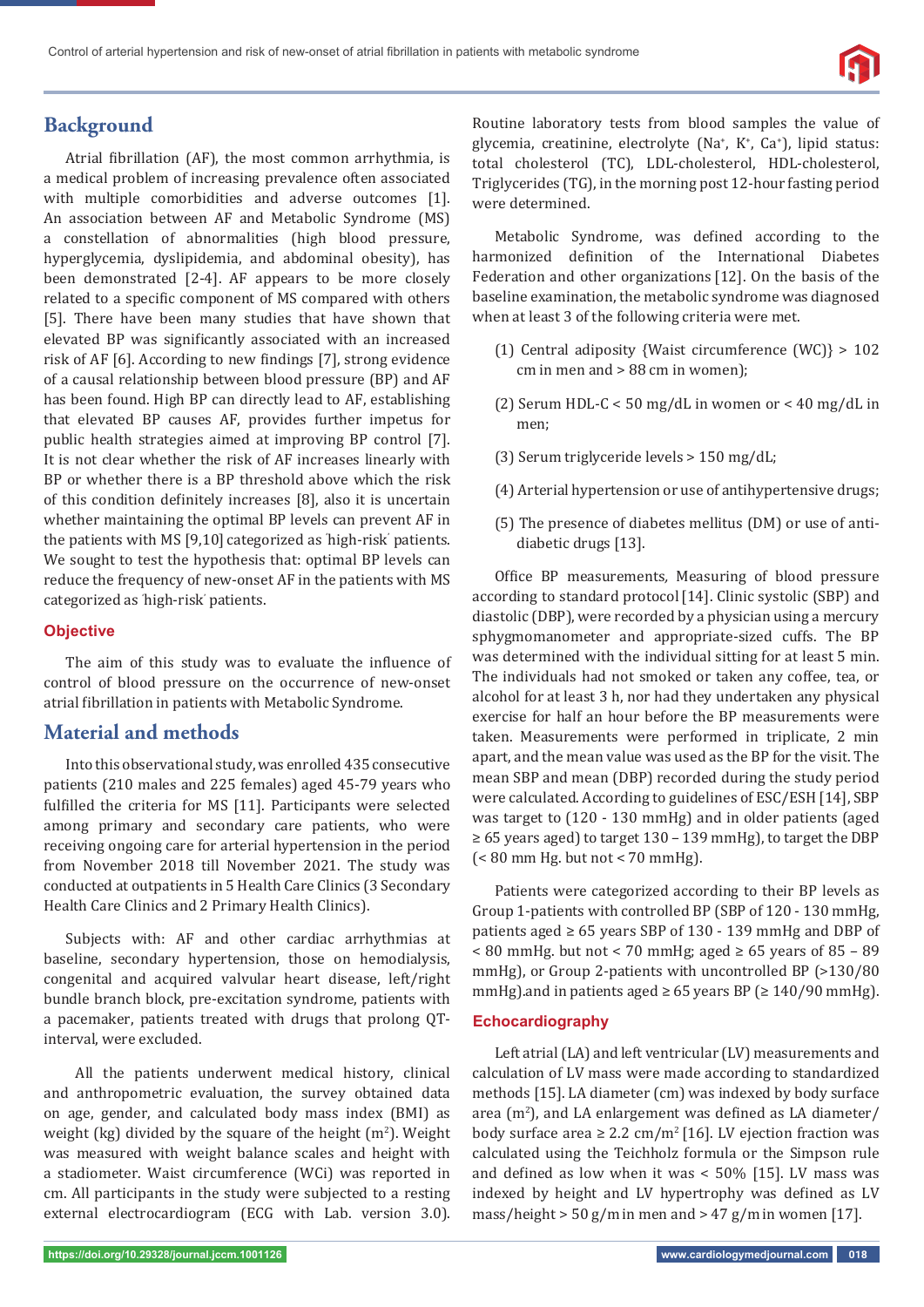

#### **Follow-up**

Subjects were followed-up in outpatient clinics. The occurrence of the event, that is AF, was recorded during followup visits. Data were collected by the authors of this study. Those reviewing the endpoint were blinded to other patients' data. In this report, we evaluated the occurrence of new-onset AF, either paroxysmal, persistent, or permanent, in patients with baseline sinus rhythm. AF was documented by ECG performed at follow-up visits or the time of hospitalization. Each ECG was evaluated by two independent cardiologists. The incidence date of AF was defined as the date of the first ECG showing AF.

The study was conducted in agreement with the Declaration of Helsinki. Informed written consent was given by all participants before they were enrolled in the study.

#### **Statistical analysis**

A statistical software program ((SPSS 19.0), was applied for the statistical analysis. Results are expressed as mean and ± SD, or as a percentage. A simple descriptive analysis was performed for the general characterization of the sample and distribution of variables. The distribution of variables was tested for normality using the Kolmogorov-Smirnov test, and the heterogeneity of variances was evaluated by Levene's test. To compare baseline characteristics and findings between groups, we used Students unpaired t - test for continuous data, Mann-Whitney U - test for continuous data with abnormal distribution, and  $X^2$ - test for categorical data. The association between variables was analyzed using logistic regression. Odds Ratio (OR) and 95% confidence interval (CI) were estimated by logistic regression. A *p* - value < 0.05 was considered statistically significant for a confidence interval of 95%.

## **Results**

According to control of Blood Pressure, in patients

with MS, there were no significant changes in relation to baseline characteristics. Data are presented in Table 1. Echocardiographic data of cardiac structure and function according to control of BP, are presented in Table 1A. There were no significant changes between groups in relation to left ventricular dimensions and ejection fraction, however, in relation to LVMI, there was a significant difference. Participants who had uncontrolled BP had higher LVMI than participants with controlled BP, respectively (53.6 ± 12.1 *vs.*  49.1  $\pm$  7.4,  $p = 0.03$ ). Also participants with uncontrolled BP, have increased LA Dimension (LA ≥ 2.2 cm/m2 ): (36% *vs.* 20%  $p = 0.006$ ).

New-onset of AF, was more frequent in participans with uncontrolled BP, respectively (34.7% *vs.* 19.5%, *p* = 0.009). Patients with uncontrolled BP have more frequent persistent AF(15.2% *vs.* 0.04%) and permanent AF (0.08% *vs.* 0.02%), whereas there was not significant changes between groups in relation to frequency of paroxysmal AF, respectively {(12.8% *vs.* 10.9%, *p* = 0.29), (Table 2, Figures 1,2)}.

Association of uncontrolled blood pressure with: Frequency of AF, Type of AF (persistens and permanent), assotiation of AF with features of cardiac structures (LA. Diemnsion,  $\geq 2.2$  cm/ m2 ); BMI, number of risk factors for Metabolic Syndrome, are presented in Table 3. There was observed significant association of uncon-trolled BP with: increased frequency of AF (OR = 2.193; 95% CI 1.390 - 3.439), persistent AF (OR = 3.931; 95% CI 1.771 - 8.084), permanent AF (OR = 4.138; 95% CI 1.383 - 12.381), LA. Diemnsion  $\geq 2.2$  cm/m<sup>2</sup> (OR = 2.089, 95% CI 1.330 - 3.252), BMI (OR =5.226, 95% CI 3.155 - 8.659) and 5-risk factors for MS, respectively (OR = 2.998, 95% CI 1.833 - 4.901).

## **Discussion**

In the present study, we demonstrated that the participants with MS and uncontrolled BP, have a 34,7% increase in the

|                      |         | <b>MS (N.435)</b>                 |             |                                     |            |             |        |       |
|----------------------|---------|-----------------------------------|-------------|-------------------------------------|------------|-------------|--------|-------|
| <b>Variables</b>     |         | Gr. with controlled B.P. (n- 179) |             | Gr. with uncontrolled B.P. (n. 256) |            | $p$ - value |        |       |
|                      |         | N. (%)                            | <b>Mean</b> | $±$ SD                              | $N.$ (%)   | <b>Mean</b> | $±$ SD |       |
| Gender.              | Females | 79(42.2)                          |             |                                     | 146(57.8)  |             |        | 0.1   |
|                      | Males   | 100(57.8)                         |             |                                     | 240(42.2)  |             |        | 0.1   |
| Age (year)           |         |                                   | 62.6        | ± 6.9                               |            | 63.3        | ± 5.0  | 0.9   |
| Age (year)           | >65     | 99(55.3)                          |             |                                     | 157(61.0)  |             |        | 0.5   |
|                      | < 65    | 80(44.6)                          |             |                                     | 99(38.6)   |             |        | 0.4   |
| BMI ( $kg/m2$ )      |         |                                   | 26.6        | ± 3.7                               |            | 26.85       | ± 4.6  | 0.6   |
| SBP (mmHg)           |         |                                   | 128.1       | ± 6.2                               |            | 155.4       | ±7.3   | 0.000 |
| DBP (mmHq)           |         |                                   | 81          | ± 4                                 |            | 98.7        | ± 2.9  | 0.000 |
| T2DM (presence)      |         | 148(79.1)                         |             |                                     | 215(83.9)  |             |        | 0.9   |
| WCi (presence)       |         | 140(78.2)                         |             |                                     | 205(88)    |             |        | 0.8   |
| HDL-chl (presence)   |         | 136(75.9)                         |             |                                     | 189(73.8)  |             |        | 0.7   |
| TG (presence)        |         | 125(69.8)                         |             |                                     | 185 (72.2) |             |        | 0.8   |
| No. of measures BP.  |         |                                   | 16.3        | ±1                                  |            | 16.8        | ± 2    | 0.6   |
| Three MS risk factor |         | 75(41.8)                          |             |                                     | 80(31.2)   |             |        | 0.1   |
| Four MS risk factor  |         | 65(36.3)                          |             |                                     | 132(51.5)  |             |        | 0.05  |
| Five MS risk factor  |         | 40(22.3)                          |             |                                     | 45(17.5)   |             |        | 0.3   |

SPB: Systolic Blood Pressure; DPB; Diastolic Blood Pressure; T2D: Diebetes Mellitus; WCi; Weist Circumference; HDL-Chol; High-Density Cholesterol; TG: Triglicerides; No BP: Number of Measures Blood Pressure during the followed period; MS risk factors: Number of a risk factor for Metabolic Syndrome; Three, Four, Five (risk factors for MS).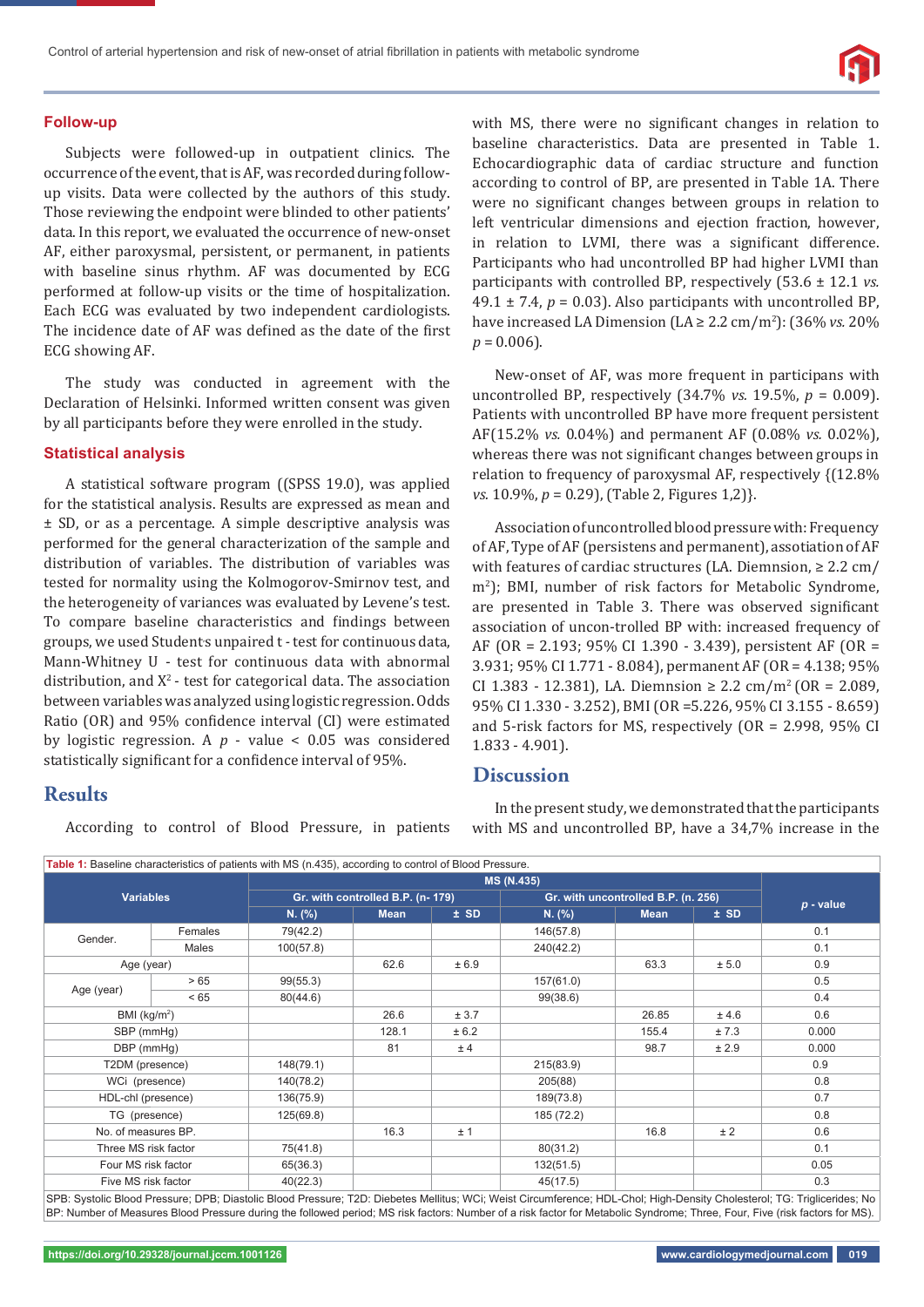**Table 1A:** Echocardiographic data of cardiac structure and function according to control of Blood Pressure.

| <b>Variables</b>                        | Gr. with controlled<br>B.P. (n-179) | Gr. with uncontrolled<br>B.P. (n.256) | p - value |
|-----------------------------------------|-------------------------------------|---------------------------------------|-----------|
| LA. Dimension (cm).                     | $2.1 \pm 1.7$                       | $2.3 \pm 3.0$                         | 0.7       |
| LA $\geq$ 2.2 cm/m <sup>2</sup> ; (n;%) | 36(20)                              | 93(36)                                | 0.006     |
| LVEF,%                                  | $65 \pm 0.5$                        | $67 \pm 0.8$                          | 0.4       |
| LVFS,%                                  | $37 \pm 2.3$                        | $38 \pm 0.4$                          | 0.7       |
| EDD(cm)                                 | $4.83 \pm 0.4$                      | $4.86 \pm 0.3$                        | 0.7       |
| ESD(cm)                                 | $2.8 \pm 0.3$                       | $2.9 \pm 0.6$                         | 0.6       |
| THS(cm)                                 | $1.2 \pm 2.5$                       | $1.3 \pm 2.7$                         | 0.05      |
| THPW(cm)                                | $1.1 \pm 0.5$                       | $1.1 \pm 0.2$                         | 0.9       |
| LVMI(q/m <sup>2</sup> )                 | $49.1 \pm 7.4$                      | $53.6 \pm 12.1$                       | 0.03      |

LA: Dimension; LA ≥ 2.2 cm/m<sup>2</sup> Dimension/m<sup>2</sup>; LVEF%: Left Ventricular Ejection Fraction; LVFS: Left Ventricular Fraction of Shortening; EDD: End Diastolic Dimension of Left Ventriculi; ESD: End Systolic Dimension of Left Ventriculi; THS: Thickening of the Septum; TPW: Thickening of the Posterior Wall; LVMI: Left Ventricular Mas/Index.

| Table 2: Frequency and type of Atrial Fibrillation according to control of Blood Pressure. |                                             |                                        |       |  |  |  |
|--------------------------------------------------------------------------------------------|---------------------------------------------|----------------------------------------|-------|--|--|--|
| Study Groups. (N.435)'                                                                     |                                             |                                        |       |  |  |  |
| <b>Variables</b>                                                                           | Gr. with controlled<br><b>B.P.</b> (N. 179) | Gr. with uncontrolled<br>B.P. (N. 256) | p     |  |  |  |
| AF(No; %)                                                                                  | 35(19.5)                                    | 89(34.7)                               | 0.009 |  |  |  |
| AF-paroxysmal (No; %)                                                                      | 23(12.8)                                    | 28(10,9)                               | 0.29  |  |  |  |
| AF-persistens (No; %)                                                                      | 8(0.04)                                     | 39(15.2)                               | 0.001 |  |  |  |
| AF-permanent (No; %)                                                                       | 4(51,4)                                     | 22(30,9)                               | 0.009 |  |  |  |
| AF: Atrial Fibrillation; BP: Blood Pressure.                                               |                                             |                                        |       |  |  |  |

**Table 3**: Logistic Regression Model. Association of uncontrolled blood pressure with Frequency of AF, Type of AF (paroxysmal, persistent, and permanent). Association of AF with features of cardiac structures (LA. Dimension, ≥ 2.2 cm/m2 ).

| characteristics: | OR.   | <b>Significance</b> | 95% CI for Exp (B) |        |  |
|------------------|-------|---------------------|--------------------|--------|--|
| uncontrolled BP  |       |                     | Lower              | Upper  |  |
| Frequence of AF  | 2.193 | .000                | 1.390              | 3.439  |  |
| Persistent AF    | 3.931 | .000                | 1.771              | 8.094  |  |
| Permanent AF     | 4.138 | .000                | 1.383              | 12.381 |  |
| LA.Dimension     | 2.089 | .000                | 1.330              | 3.252  |  |
| $N.5-MS.RF$      | 2.998 | .000                | 1.833              | 4.901  |  |
| <b>BMI</b>       | 5.226 | .000                | 3.155              | 8.659  |  |



**Figure 1:** Frequency of Atrial Fibrillation according to control of Blood Pressure.



frequency of new-onset of AF. Frequence that is significantly higher than among participants with MS and controlled BP. Results that confirmed our hypothesis and highlight the importance of optimal BP control to prevent AF in participants with MS categorized as ' high-risk' patients.

The link between blood pressure and atrial fibrillation in a patient with MS is not simply, furthermore AF appears to be more closely related to specific components of MS compared with others, however, elevated blood pressure was the most important contributor [18]. Recently, Georgios Georgiopoulos and co-authors [19], found that elevated blood pressure was associated with a heightened risk of AF. When a patient's systolic blood pressure rises just 1 mmHG, for instance, it was associated with a 1.8% relative increase of developing AF. The same increase in a patient's diastolic blood pressure is associated with a 2.6% relative increase. In our study, the results indicated that the participants with MS and uncontrolled BP, have a 34.7% increased rate of incident AF. It was consistent with the previous study demonstrating the relationship between arterial hypertension and incidence of AF [18]. However, in the present study, we had a much shorter follow-up time (a median of 4 years) and participants were with MS, while the previous surveyes [18-20], had a much longer follow-up time, and participants were without MS.

Previous studies demonstrate an epidemiological association between hypertension and increased risk of AF, however, it is not clear whether the risk of AF increases linearly with BP or whether there is a BP threshold above which the risk of this condition definitely increases [21,22]. Thus, the majority of clinical studies showed a direct and linear relation between BP levels and the risk of AF. Moreover, our aim was different, resulting in different patient classifications. Also, it is uncertain whether Standart (SBP < 140 mmHg) or intensive control of BP (SBP < 120 mmHg), reduces the risk of subsequent AF in hypertensive patients with MS, categorized as 'high-risk' patients. Thus, the most effective BP target in these patients is unknown. In the previous study by Verdecchia, and co-authors [9], demonstrate that the risk of new-onset AF was reduced in the intensive BP (SBP < 120 mmHg) lowering group, compared to the standard BP (SBP < 140 mmHg) lowering group with hypertension and diabetes [23]. Chen, and co-authors demonstrated that the intensive therapy group (target SBP < 120 mm Hg) did not show statistical significance with respect to the incidence of AF in patients with hypertension and diabetes [24]. Yet the current BP guidelines, including the recently released US guidelines [14,25], did not recommend more aggressive blood pressure targets for AF prevention. Based on epidemiological evidence, this suggestion might sound quite reasonable.

Previous studies have shown that hypertension promotes the progression from paroxysmal AF to more sustained forms of the disease [26]. Our study adds to this by showing the risk of developing different subtypes of AF in a population without AF at baseline. In our study, we found that the frequency of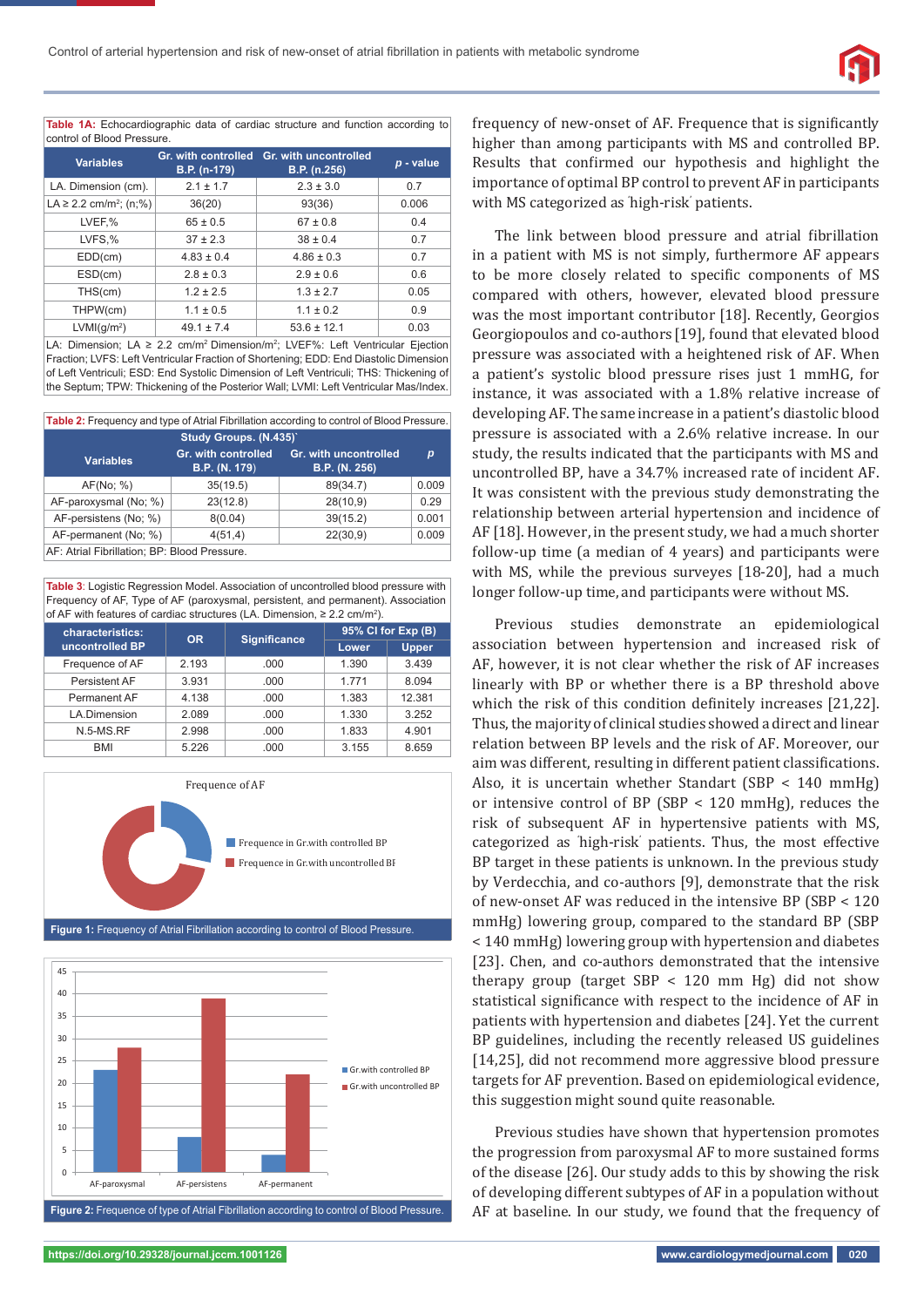persistent and permanent subtypes of AF was significantly increased in participants with uncontrolled BP. Longitudinal studies examining the association between blood pressure and AF subtypes are sparse [27,28].

Several pathophysiologic mechanisms could explain the relationship between HT and AF. Chronic exposure of the heart to elevated blood pressure leads to mechanical and electrical changes in LA anatomy and function that, over time, promote AF through a variety of electrophysiological mechanisms, some of which are unclear [29]. In the present study, we found a significant association of increased dimension of LA, LVMI, and: frequency of AF and subtype of AF (persistent and permanent AF), in participants with uncontrolled BP. Similar results have been found by other authors [30-32]. A recent study by Larsson SC and co-authors reported that Arterial Hypertension and AF share the same pathogenic factors. Higher BMI and a particularly fat mass index were associated with an increased risk of both HT and AF [33]. In our study, we found a significant association between increased BMI and increased frequency of AF in a patient with uncontrolled BP.

**Future directions**: Arterial Hypertension is the most common modifiable risk factor for atrial fibrillation, this indicates that optimal BP control, could be an effective strategy to stop AF and its complications.

#### **Limitations**

There are several limitations to our study. First, the cross-sectional design precludes the assessment of causal relationships between control of BP and AF. In spite of this, based on the epidemiology data and Mendelian randomization causality research, we believe the causality to HT and AF.

Second, the ascertainment of AF is not perfect, It is identified by ECGs performed during the examination, so the true prevalence of AF is probably higher than that indicated by the present study because prolonged electrocardiographic monitoring may detect clinically silent AF in a variable proportion of subjects who present in sinus rhythm, it may miss the paroxysmal AF, resulting in a lower AF incidence in the present study.

Third, the partial ability of clinic BP to detect real BP status/control unlike ambulatory BP might be helpful in order to find the best strategy to prevent AF in a patient with MS and uncontrolled BP.

## **Conclusion**

 We proved the hypothesis that optimal BP levels can reduce the frequency of new-onset AF in the patients with MS categorized as ' high-risk' patients. Uncontrolled BP was associated with an increased risk of both subtypes of AF (persistent and permanent) in the patients with MS categorized as 'high-risk' patients. These findings should clinicians encourage and prioritize blood pressure control in patients at high risk for new-onset atrial fibrillation as an effective strategy to reduce this common arrhythmia.

#### **Declarations**

**Consent to participate:** All patients were written informed, consent was obtained from all participating patients before they were enrolled in the study.

A local ethics committee ruled that no formal ethics approval was required in this particular case.

### **Authorship contributions**

*Concept:* Ylber Jani, Design–Bekim Pocesta; *Supervision*: Atila Rexhepi; *Materials*: Fatmir Ferati, Agim Zeqiri; Kastriot Haxhirexha; *Data collection/processing*: Ylber Jani, Sotiraq Xhunga, Artur Serani, Ferizat Haxhirexha; *Analysis/ interpretation*: Ylber Jani, Atila Rexhepi, Ahmet Kamberi; *Literature Search*: Fatmir Ferati, Ylber Jani, Artur Serani; *Critical Reviews*: Ahmet Kamberi, Atila Rexhepi, Lutfi Izeiri.

All authors read and approved the final manuscript.

## **Acknowledgment**

We thank Ahmet Kamberi Ph.D., Atila Rexhepi Ph.D., Fatmir Ferati Ph.D., Agim Zeqiri MD, Ferizat Haxhirexha Ph.D., Kastriot Haxhirexha Ph.D., Sotiraq Xhunga MD, Artur Xhunga MD, Lutfi Izeiri Ph.D., for their contributions to this study.

**Conflict of interest:** The authors declare that the research was conducted in the absence of any commercial or financial relationships that could be construed as a potential conflict of interest.

## **References**

- 1. Lane DA, Skjoth F, Lip GYH, Larsen TB, Kotecha D. Temporal trends in incidence, prevalence, and mortality of atrial fibrillation in primary care. J Am Heart Assoc. 2017; 6: 116. e005155. **PubMed:** https://pubmed.ncbi.nlm.nih.gov/28455344/
- 2. Ford ES. Prevalence of Metabolic Syndrome defined by the international Diabetes Federation among adult in the US. Diabetes Care. 2005; 28: 2745-2749. **PubMed:** https://pubmed.ncbi.nlm.nih.gov/16249550/
- 3. Tanner RM, Baber U, Carson AP, Voeks J, Brown TM, et al. Association of the metabolic syndrome with atrial fibrillation among United States adults (from the REasons for Geographic and Racial Differences in Stroke [REGARDS] Study). Am J Cardiol. 2011; 108: 227–232. **PubMed:** https://pubmed.ncbi.nlm.nih.gov/21530935/
- 4. Karantzopoulos P, Kokoris S, Papaionnides D. The association of metabolic syndrome with atrial fibrillation: an emerging epidemiological and patophysiologica hypothesis. Cardiology. 2005; 104: 148-149. **PubMed:** https://pubmed.ncbi.nlm.nih.gov/16118494/
- 5. Arthur RM, Carl JL, James DN, James OK, Daniel PM, et al. Cardiometabolic Risk Factors and Atrial Fibrillation. Rev Cardiovasc Med. 2013; 14: 73-81. **PubMed:** https://pubmed.ncbi.nlm.nih.gov/24448257/
- 6. Manolis AJ, Rosel FA, Coca A. Hypertension and Atrial Fibrillation:diagnostic approach,prevention and treatment.Position paper of the Working Group "Hypertension Arrhythmias and Thombosis" of the European Society of Hypertension. J Hypertens. 2012; 30: 239-252.
- 7. Georgiopoulos G, Ntritsos G, Stamatelopoulos K, Tsioufis C, Aimo A, et al. The relationship between blood pressure and risk of atrial fibrillation: